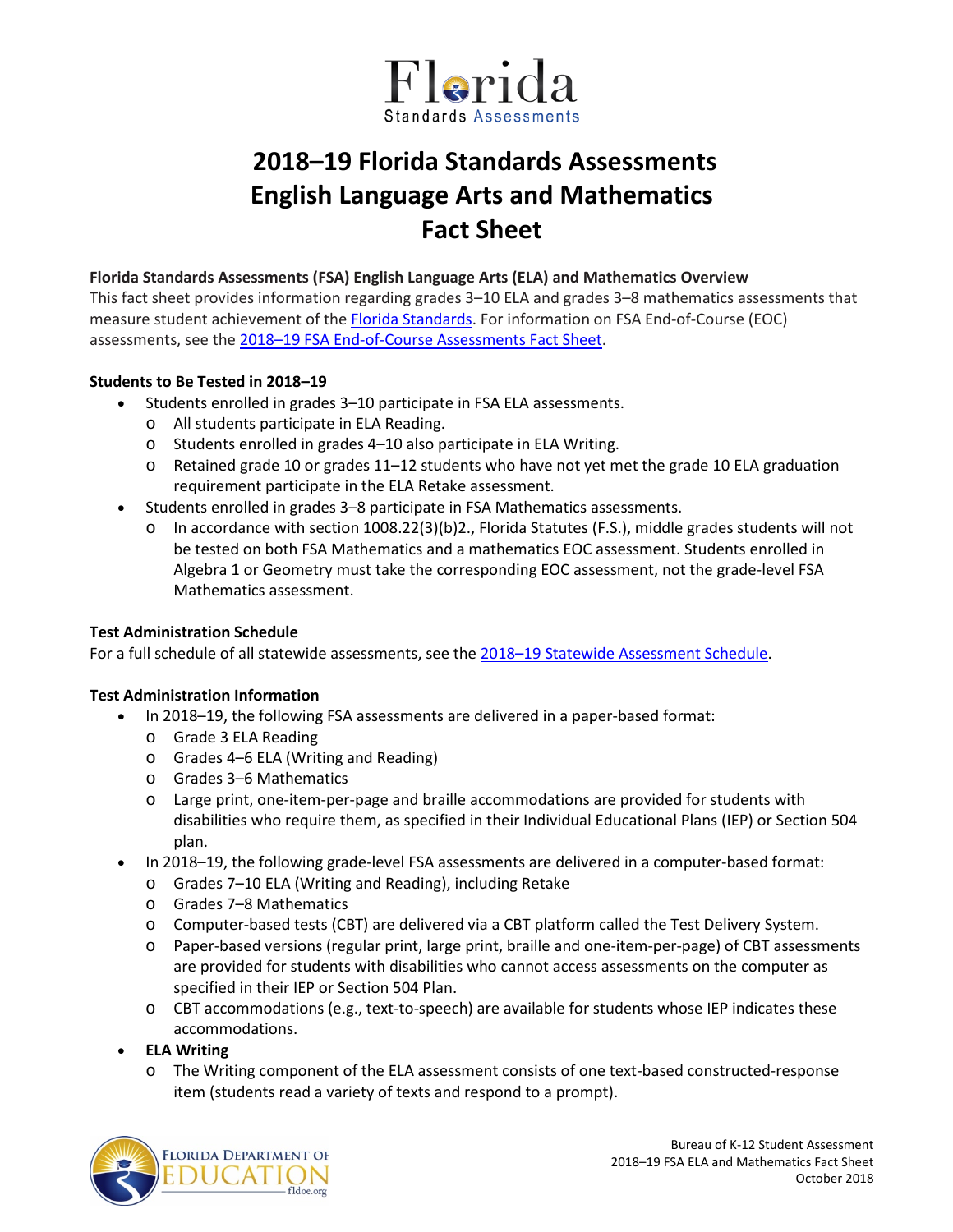Grades 4–6 students take ELA Writing on paper and hav[e three lined pages](https://fsassessments.org/core/fileparse.php/3031/urlt/FSA-Writing-Response-Pages-Template-1.pdf) on which to write their responses.

2

- Grades 7–10/Retake students take ELA Writing on computer and type their responses in a text box.
- o Grades 4–10 ELA Writing tests are administered in one 120-minute session.
- o The ELA Writing Retake is one 120-minute session, but students may use up to half the length of a typical school day to complete the test.
- o All students, whether testing on paper or computer, are provided with a [Writing Planning Sheet](https://fsassessments.org/core/fileparse.php/3031/urlt/FSA-Writing-Planning-Template_011515.pdf) to plan their writing.

## • **ELA Reading and Mathematics**

- o ELA Reading and Mathematics assessments contain 56–66 items. Th[e Test Design Summary and](https://fsassessments.org/about-the-fsas.stml)  [Blueprint](https://fsassessments.org/about-the-fsas.stml) for each subject area provide a map or blueprint for how each assessment is designed. The summaries show the standards assessed within each reporting category and the representation of each category, in percentages, on the test.
- o FSA ELA and Mathematics sessions are administered over two days. Test session lengths are as follows:
	- **ELA Reading** 
		- Grades 3–5: Two 80-minute sessions
		- □ Grades 6–8: Two 85-minute sessions
		- □ Grades 9–10: Two 90-minute sessions
		- The ELA Reading Retake is administered in two 90-minute sessions, but students may use up to half the length of a typical school day to complete each session.
	- **Mathematics** 
		- □ Grades 3–5: Two 80-minute sessions
		- Grades 6–8: Three 60-minute sessions\*
		- \* Schools are required to administer Session 1 on day one and Sessions 2 and 3 on day two.
- o Students are provided [CBT Work Folders](https://fsassessments.org/core/fileparse.php/3031/urlt/FSA_SP18_CBT-Work-Folder_BL1_FDOE.pdf) for each computer-based mathematics session.
- o Students are provided [CBT Worksheets](https://fsassessments.org/core/fileparse.php/3031/urlt/Fall-Winter-17_FSA_CBT_Worksheet.pdf) for each computer-based reading session.
- o For grades 7–10/Retake ELA Reading tests, students will respond to some items associated with audio passages. Students must have headphones or earbuds to access the passages. For information about the types of accommodations available for ELA Reading audio passages for eligible students with an IEP or Section 504 plan, see the [Accommodations Guide.](https://fsassessments.org/core/fileparse.php/3031/urlt/2018-2019_FL_FSA_Accomm_Guide_Final_081418.pdf)
- o A scientific calculator is provided as part of the CBT platform for **Sessions 2 and 3 only** of grades 7 and 8 FSA Mathematics. The calculator is available for practice on the [FSA Portal.](http://www.fsassessments.org/) In addition, reference sheets are provided for some mathematics assessments. Please see the *[Calculator and](http://www.fldoe.org/core/fileparse.php/5663/urlt/FSACalcRefSheetPolicy.pdf)  [Reference Sheet Policies for Florida Standards Assessments \(FSA\) Mathematics Assessments](http://www.fldoe.org/core/fileparse.php/5663/urlt/FSACalcRefSheetPolicy.pdf)* for more information. **Calculators are not permitted for grades 3–6 FSA Mathematics.**

## **Practice Tests**

- Practice test materials allow teachers, parents/guardians and students to become familiar with the various item types that will be encountered on the FSA, as well as the system, functionality and tools on FSA computer-based tests.
- Computer-based and paper-based **practice tests** for each assessment, paper-based **test item practice** handouts, and guided tutorials for responding to items on grades 3–6 paper-based tests are available on the **FSA Portal Practice Test Page**. For resources to help students better understand the Florida Standards to which the assessments are aligned, please visi[t CPALMS.](http://www.cpalms.org/Public/)
- Students are required to participate in a computer-based practice test session at their school prior to testing.

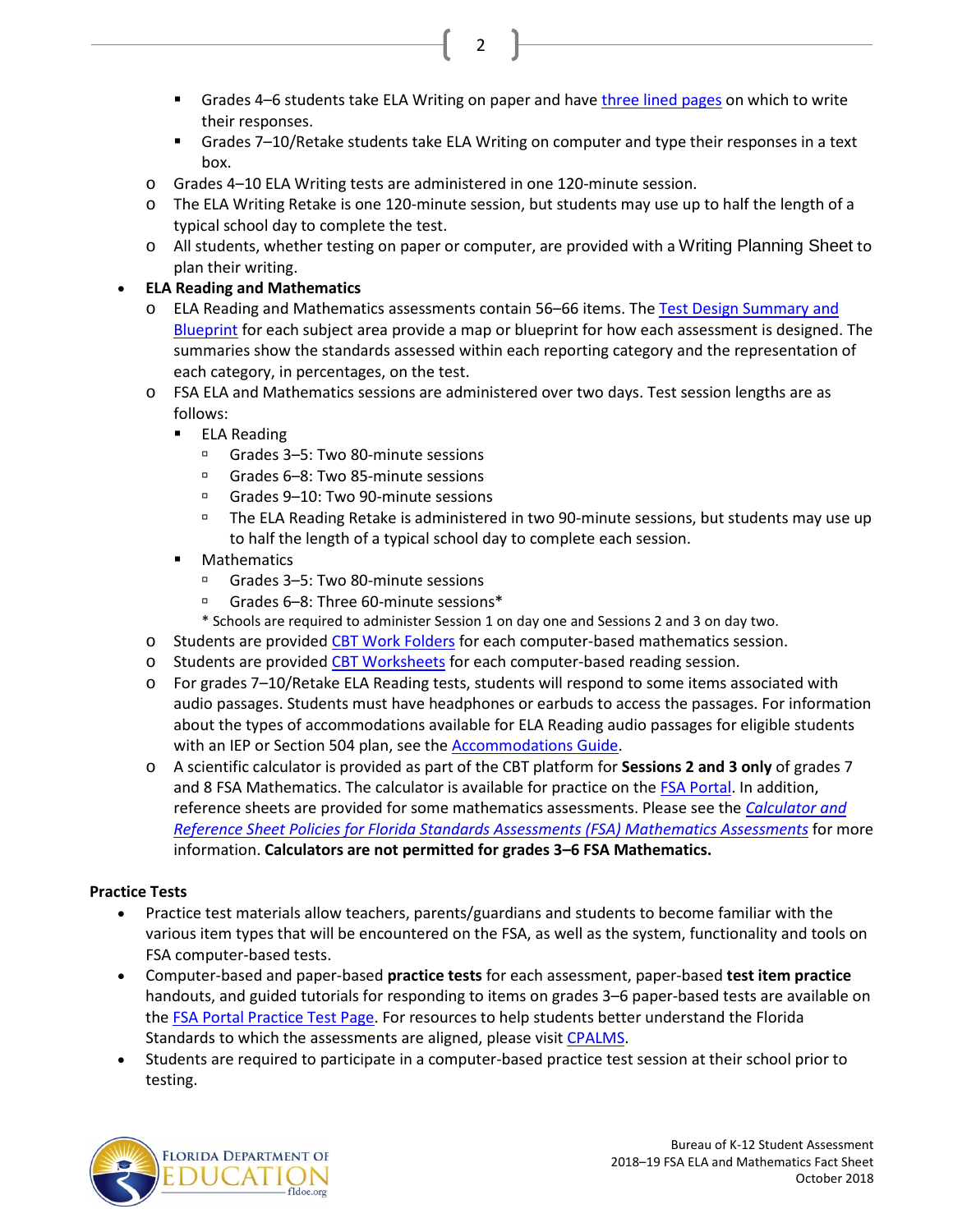• Schools are strongly encouraged to provide practice opportunities for students who will take paperbased tests using one of the resources provided on the [FSA Portal.](https://fsassessments.org/)

3

• Districts will order paper-based large print and braille practice materials for students participating with these accommodations.

## **Achievement Levels and FSA Scale Scores**

Student performance on Florida's statewide assessments is categorized into five achievement levels. Table 1 provides information regarding student performance at each achievement level; this information is provided on student reports so that students, parents, and educators may interpret student results in a meaningful way.

## **Table 1. Achievement Levels**

| Level 1                                                                              | Level 2                                                                                   | Level 3                                                               | Level 4                                             | Level 5                                                    |
|--------------------------------------------------------------------------------------|-------------------------------------------------------------------------------------------|-----------------------------------------------------------------------|-----------------------------------------------------|------------------------------------------------------------|
| Inadequate:<br>Highly likely to<br>need substantial<br>support for the<br>next grade | <b>Below Satisfactory:</b><br>Likely to need<br>substantial support<br>for the next grade | Satisfactory:<br>May need<br>additional support<br>for the next grade | Proficient:<br>Likely to excel in<br>the next grade | Mastery:<br>Highly likely to<br>excel in the next<br>grade |

[Achievement Level Descriptions](http://www.fldoe.org/core/fileparse.php/5663/urlt/2015FSARangeSummary.pdf) further specify what students should know and be able to do in each grade level and subject as indicated in the Florida Standards.

Achievement level cut scores for FSA assessments were adopted in [State Board of Education Rule 6A-1.09422,](https://www.flrules.org/gateway/ruleNo.asp?id=6A-1.094222) Florida Administrative Code, in January 2016. The lowest score in Level 3 is the passing score for each grade level and subject. The table below shows the score ranges for each achievement level on the FSA score scale. For grades 4–10 ELA, a combined score is reported that includes student performance on both the Writing and Reading components.

| <b>Assessment</b>                                                                                              |              | Level 1     | Level 2     | Level 3     | Level 4     | Level 5     |
|----------------------------------------------------------------------------------------------------------------|--------------|-------------|-------------|-------------|-------------|-------------|
| <b>English</b><br><b>Language Arts</b><br><b>Scale Scores</b><br>(240-412) for<br>Each<br>Achievement<br>Level | Grade 3 ELA  | 240-284     | 285-299     | 300-314     | $315 - 329$ | 330-360     |
|                                                                                                                | Grade 4 ELA  | $251 - 296$ | $297 - 310$ | $311 - 324$ | $325 - 339$ | $340 - 372$ |
|                                                                                                                | Grade 5 ELA  | $257 - 303$ | $304 - 320$ | $321 - 335$ | 336-351     | $352 - 385$ |
|                                                                                                                | Grade 6 ELA  | 259-308     | $309 - 325$ | $326 - 338$ | $339 - 355$ | 356-391     |
|                                                                                                                | Grade 7 ELA  | $267 - 317$ | 318-332     | $333 - 345$ | 346-359     | 360-397     |
|                                                                                                                | Grade 8 ELA  | $274 - 321$ | $322 - 336$ | $337 - 351$ | $352 - 365$ | 366-403     |
|                                                                                                                | Grade 9 ELA  | 276-327     | 328-342     | $343 - 354$ | 355-369     | 370-407     |
|                                                                                                                | Grade 10 ELA | 284-333     | 334-349     | $350 - 361$ | $362 - 377$ | 378-412     |

#### **Table 2. FSA Scale Scores for Each Achievement Level**